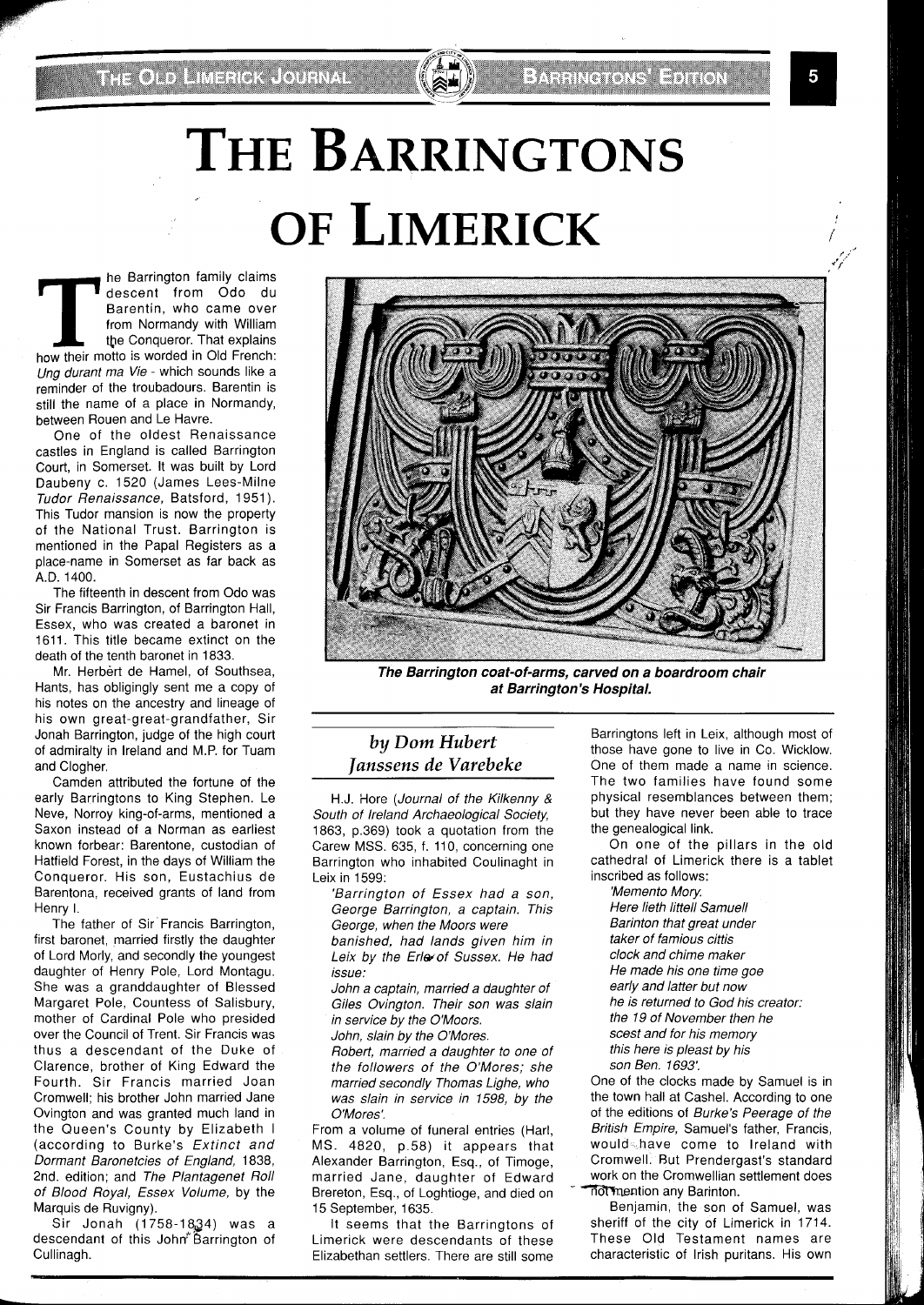THE OLD LIMENCK CODE VAL

6

## BARRINGTONS' EDITION

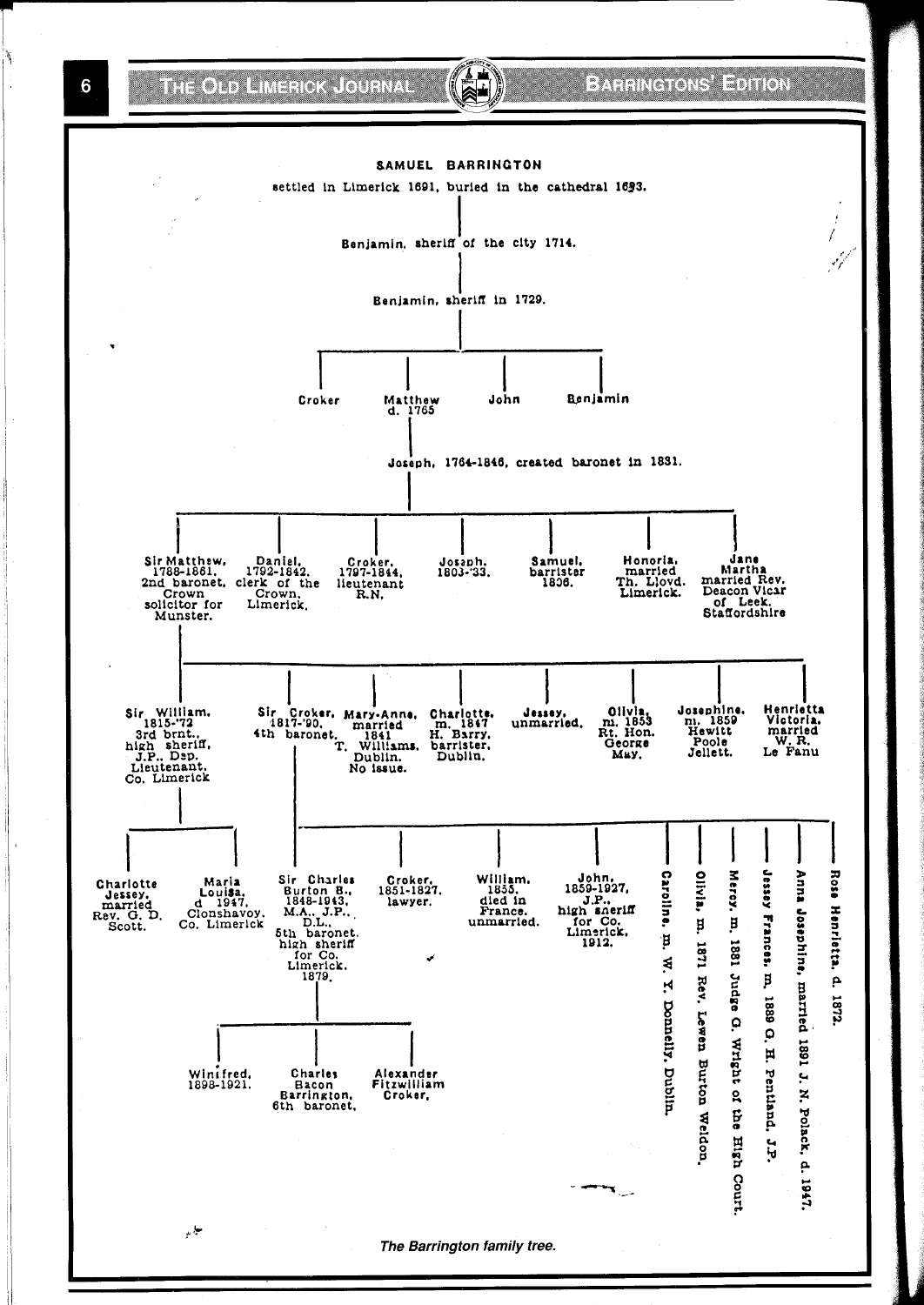THE OLD LIMENSK LOURVAL

son, also named Benjamin, was sheriff in 1729, and one of the leading merchants of the city, which was at that time regarded as second only to Dublin in importance. And Dublin was then the third city in the British Isles. He married in 1724, Anne, daughter of John Waltho and of Catherine, daughter of Joseph Croker of Ballynagard, Co. Limerick. This Benjamin called his eldest son Croker. Croker and his brother Matthew were granted the freedom of the city on 12 October, 1747 (R. Herbert, North Munster Journal, 1945). There are about ten Crokers on the list of freemen. It was the second son, Matthew, who assured the succession. He married Jane Canter of Ballyvara, Co. Limerick. There are still descendants of that Canter family there, near Barrington's Bridge. The son of Matthew and Jane, Joseph, married in 1787 Mary Baggott, a Limerick Catholic, whose parents owned a bootshop. He was living first in Broad Street, the fashionable thoroughfare of the day; but by 1797 he had moved to Charlotte Quay, where he took over a pewterer's shop under the sign of the Copper Globes - where he advertised that 'stills, worms, boilers, etc., were manufactured at the shortest notice' (R. Herbert, Journ. N. Munster Antiq. 1941, p. 159). It was Joseph who built, in 1830, Barrington's Quay, on the northern side of the Shannon, a good mile west of the present Sarsfield Bridge. It is said that Barrington's' Pier had already been built on that spot by Benjamin. The opening of the big bridge in the eighteen-twenties started the development of this area as a suburb. lnglis wrote in 1834 in his Journey through Ireland: 'Some extensive embankments are now in course of being constructed below Limerick, with the view of reclaiming land ... the others are undertaken by Lord Lansdowne and by Mr. Barrington'. The ruin of Kilrush Church, within the parish of St. Munchin, was included in the Barrington lands. (Ordnance Survey Letters 1839: Clare, Vol. II, p. 131). In 1838, Croker Barrington, one of the sons of Joseph, who had married in 1840 Margaret Lewin, of Fort Fergus, Co. Clare, built, 12 chains north from Barrington's Quay, Woodville House, at the cost of £1,300. This house was subsequently known as Tivoli, and is now the Villiers School.

Lenihan wrote in his History of Limerick, 1866, p. 478, that 'the name of Sir Joseph Barrington is inseparably interwoven with the history of these times in Limerick'. He received the baronetcy on 30 September, 1831. His coat-of-arms is to be seen on the eastern entrancelodge of the demesne at Glenstal; 'Argent, three chevronels gules, with on top a label of three points vert' (the sign of the minor branch of a lineage). The crest is 'Out of a crown vallery or, a hermit's bust with a cowl, vested, paly, argent and gules'. This was an eblem of



**The memorial to Samuel Barrington at St Mary's Cathedral, Limerick.** 

lawyers. Joseph's eldest son, Matthew, made a considerable fortune as a lawyer for the county and for the first Irish railways. This enabled Sir Joseph to undertake in 1829, with his sons, to found a charitable institution for the relief of the poor of their native city. Barrington's Hospital Act was passed in 1830. The sick were first admitted to it on 5 November, 1831. The Barrington family expended £10,000 on it. There is to be seen in the boardroom of that hospital a beautiful group painted by Cregan, President R.H.A. The elderly Sir Joseph stands in the centre with the two eldest of his grandsons: the future third and fourth baronets. Sir Matthew, who took the most important part in the establishment, sits at the table, with the plans in his hands. Three of his brothers are sitting around him. Two religious paintings in the **Joseph Barrington.**<br>
hospital are by John Murphy, a young Limerick artist who was the protege in London of the second baronet. Later on,  $\leftarrow$  hospital. In 1832 the outbreak of cholera an Act of Parliament constituted proved how invariant donors as governors of the  $\frac{1}{100}$  for the citizens. important donors as governors of the

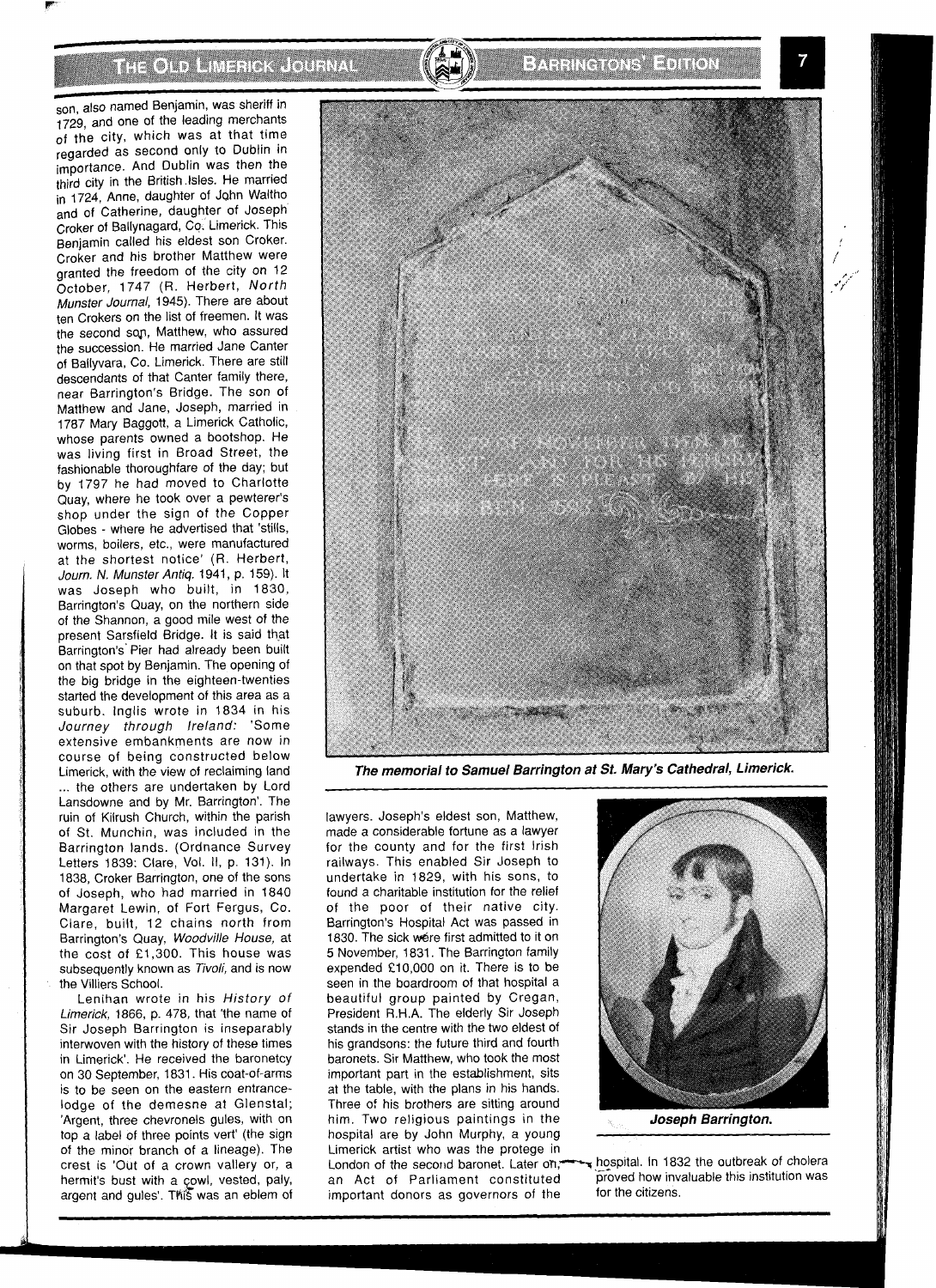THOT HARROUNAL

EARRING ONS HENRICH

Finding that many hospitals on the Continent were supported by monts de piété, which at the same time supplied the poor with a loan-office at low rates, the second baronet organised one in Limerick, the first one in the then British Isles. In the one year, (1840), the amount advanced at the Limerick Mont de Piété was £25,488, while the amount returned for released articles was £23,675, and the gross profit, even at the low interest of 4d. in the pound, and with no charge for tickets for the pledged articles, came to  $£1,357$  which sum meant a lot more a hundred years ago than it does now ...

The family had the big white house at the place called now Barrington's Bridge, some nine miles east of the city. O'Donovan in his Ordnance Survey Letters, 1840, calls it the townland of Clonkeen Barrington. An inscription of the base of this bridge testifies that it was erected by Matthew Barrington in 1818.

The most imposing building which Sir Matthew left behind him was Glenstal Castle in Owneybeg. Having chosen his site on a commanding though sheltered height in the townland of Garranbane, he bought up a number of small farms to lay out a magnificient park, planted with exotic trees imported from America, Asia and Australia. William Bardwell, a London architect, made the plans for a grand medieval fortress - which, howeve;, was never completed. Sir Matthew anyhow carried to completion the four round towers and two turrets,



**Mary Baggott, wife of Joseph Barrington, painted by C. Salisbury in 1806.** 

and enriched his castle with remarkable stone carvings. Marble was quarried near Limerick for columns of a size for which there would be no adequate machinery in this country in our days. Sir Matthew's coat-of-arms is to be seen in the entrance-hall of the present secondary school at Glenstal. He had added 'a canton of the same, charged with a trefoil or': presumably the shamrock, to mark their Irish birth. And in the centre he added a little escutcheon bearing a red hand. Was that because Viscount Barrington of Ardglas, Co. Down - who

had the same coat-of-arms as Sir Joseph - also hailed from Essex? Sir Matthew's coat-of-arms is quartered with the lion rampant of the Hartigans of Dublin, for his wife. One of her grandsons, a pastpresident of the Society of Antiquaries of Ireland, told the writer of these lines: 'She was the ambitious woman!' Sir Matthew erected a monument of Caen stone/in memory of his brother Samuel at the top of the southern aisle of the old cathedral. of Limerick. After his own death, his friends filled in the tall lancets at the west end of the cathedral with stained glass 'as a tribute to the memory of Sir Matthew Barrington of Glenstal'. And his son Croker gave there another large stained glass window in memory of Lady Matthew Barrington, deceased in 1858.

We may note that the second son of Sir Joseph, Daniel, became, through his second son, Colonel Joseph Barrington, the grandfather-in-law of Lord Castlemain of Athlone - whose only issue is the wife of Governor Gardiner of Western Australia. Daniel's eldest daughter, Charlotte, married John Mayly of Debsborough, Nenagh - whose two daughters were to marry sons of Sir Croker Barrington.

Sir Matthew, having married in 1814 Charlotte Hartigan, the daughter of a Dublin doctor, had eight children. His two sons succeeded each other in the baronetcy, the eldest dying without male issue in 1872. Sir William had married in 1858 Elizabeth Olivia Darley of Wingfield,

County of the City See it Remembered, That In Common Council The Freedom of Said City was granted to disciple Burrow engton<br>The Said City Cignics Und on the twenty thind day of March<br>In the spian of our Lord one thousand cight hundred and twenty<br>In the was Swoon and admitted to the accordingly In Testimony wesself the Common Seal accordingly In Icstimony wested the commonsed Tuenty -Joseph Gabbell Mayon

Limerick Corporation minute of the granting of the Freedom of the City of Limerick to Joseph Barrington, **11 October, 1819.**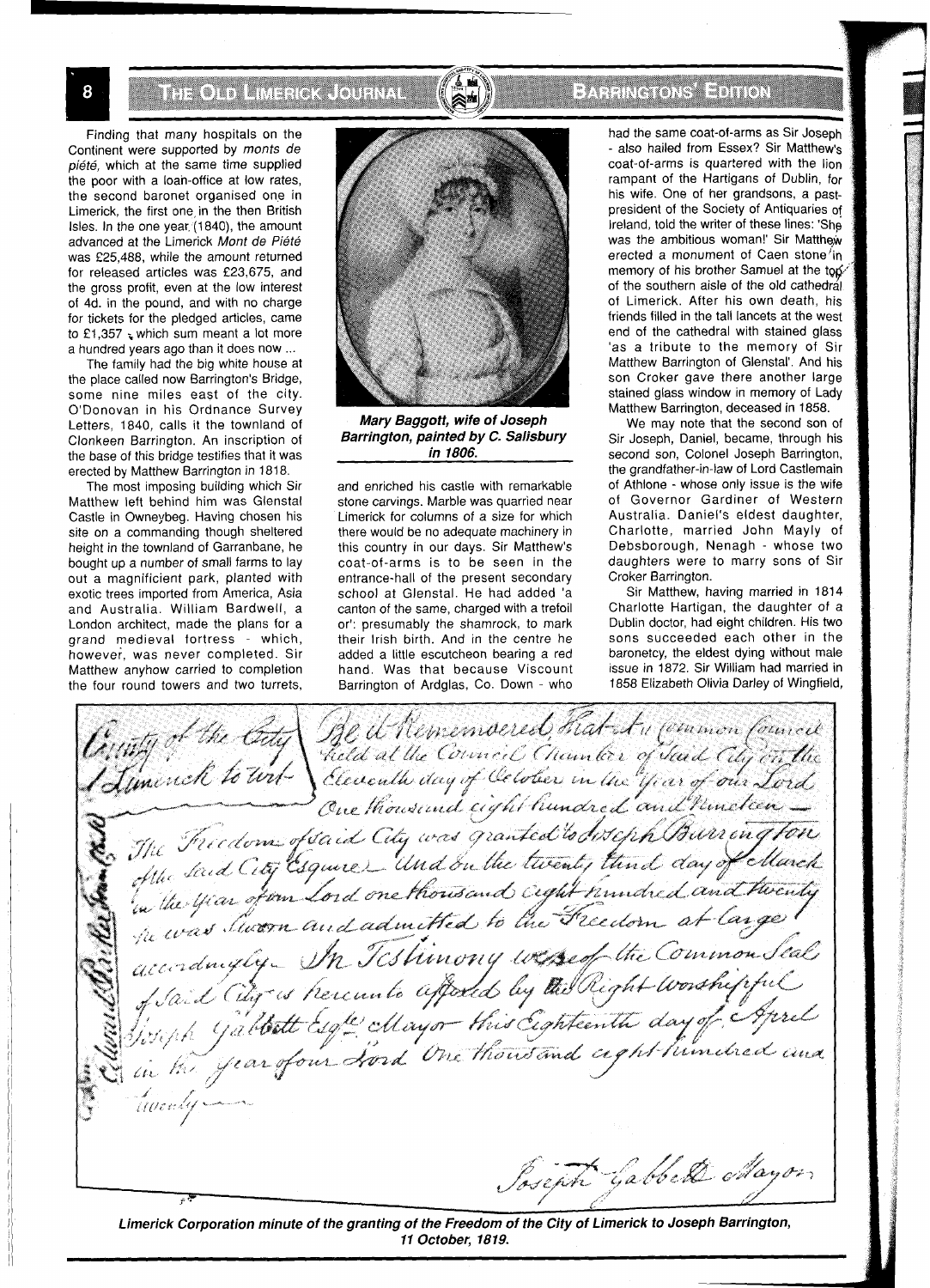Do the Quarts Most Cacellont Majosty The humble Petition of Sir · Joseph Barungton of Genstal in the bounty of Similar and of the City of Simerick Bacouch. And your Petitioner unto over firay. Tos, Barrington

**Sir Joseph Barrington's unsuccessful petition 'to the Queen's Most Excellent Majesty; in 7832, seeking the title of Lord Montacute.** 

Co. Wicklow. His two daughters taught woodcarving to boys of the neighbourhood. They sculptured the bannisters on top of the big staircase in the castle of Glenstal. The eldest daughter married the son of Archdeacon Scott of the Protestant archdiocese of Dublin, who built the beautiful church of Bray, where her husband became rector, and chancellor of that archdiocese. One of their four daughters is married to the Rev. E.F.B. Moore, rector of Greystones. The second Canon Scott wrote a geological and historical book entitled Stones of Bray.

On Sir William's death in 1872, Glenstal Castle had to pass on to his brother, Sir Croker, whose coat-of-arms is displayed on the main entrance-lodge of the demesne, quartered with that of his wife, Annie Beattie-West, daughter of a M.P. for Dublin. She did not take possession, however. She was reluctant to leave the Barrington Bridge house, her home since 1848; and it so happened that she died soon after her father-in-law.

Of Sir Matthew's six daughters, Olivia, married in 1853 George May, a future Lord Chief Justice of Ireland. They had ten children. The eldest daughter, also called Olivia, married a Catholic, Colonel Acton, and gave a striking painting of the Holy Face to the parish church of Murroe. Their daughter is the wife of Professor Weaver, President of Trinity College, Oxford, in 1942. Three of Mrs. May's sons were knighted for public service: Edward as a general, Henry as a governor-general of Hong-Kong and the Fiji Islands, Gould as a doctor. Henry's

eldest daughter married Mr. de Fonblanque, also a Catholic.

Another daughter of the second baronet married at Glenstal in 1859 serjeant-at-law Jellett, Q.C., the brother of a provost of T.C.D. who was the grandfather of the artist Mainie Jellett.

And Sir Matthew's youngest daughter married W.R. Le Fanu, a son of the rector of Abington, their parish. The squire had induced that promising young man to become engineer for the early lrish railways. Eventually W.R. Le Fanu acted as chief engineer in the construction of half the line from Dublin to Cork. He had been second engineer for the first half. And he became Chief Commissioner for the Public Works of Ireland. It was he who designed the high stone bridge in the park of Glenstal. In his old age he wrote one book+Seventy Years of Irish Life. This Huguenot family has been rich in literary achievements. Joe Sheridan Le Fanu, who wrote Uncle Silas and so many other frightening stories, was his brother.

Of Mrs. W.R. Le Fanu's ten children, the eldest was president R.S.A.I. in 1933-36; his son-in-law, Mr. Christie, has become headmaster of the Westminster School. Another grandson of Sir Matthew Barrington, Henry Le Fanu, was successively Anglican coadjutor bishop of Brisbane in 1915, archbishop of Perth in 1929, and primate of Australia from

baronet, had also ten children. The John also received a silver watch, eldest one, Charles, succeeded him as although he was too young to have eldest one, Charles, succeeded him as fifth baronet in 1890, and married, five accompanied them to America. It is

years later, Mary Rose Bacon, daughter of the Premier Baronet of England. She belonged to the family of the philosophers, Roger Bacon, 'doctor mirabilis' O.F.M. in the thirteenth century, and Francis, Lord Verulam and St. Albans, in the sixteenth. Her direct ancestor was the first keeper of the Great Seal under Elizabeth I. His eldest son, who held several manors in Norfolk and Suffolk, was the first person to be advanced to the dignity of Baronet upon the institution of that order by James I. Francis Viscount St. Albans, and the painter Sir Nicholas Bacon, were his brothers.

Sir Charles Barrington had two brothers, who married their second cousins, Florence and Catherine Bayly. The eldest one, Croker, barrister and solicitor, built the Red House at Barrington's Bridge; the youngest, John, lived at Ashroe, but acted as agent for his father first, and for his brother afterwards. His office was in Barrington Street, Limerick.

Charles was a great sportsman. Having been at school at Rugby, it was he who first introduced rugby football into Ireland; and he captained the victorious T.C.D. rowing crew at the Philadelphia Exhibition in 1876. His brother Croker was also on that team. On their return to Glenstal, they were the object of a presentation from their tenants - who 1937 till his death in 1946.<br>Sir Croker Barrington, the fourth big rooms of the castle. Their brother big rooms of the castle. Their brother